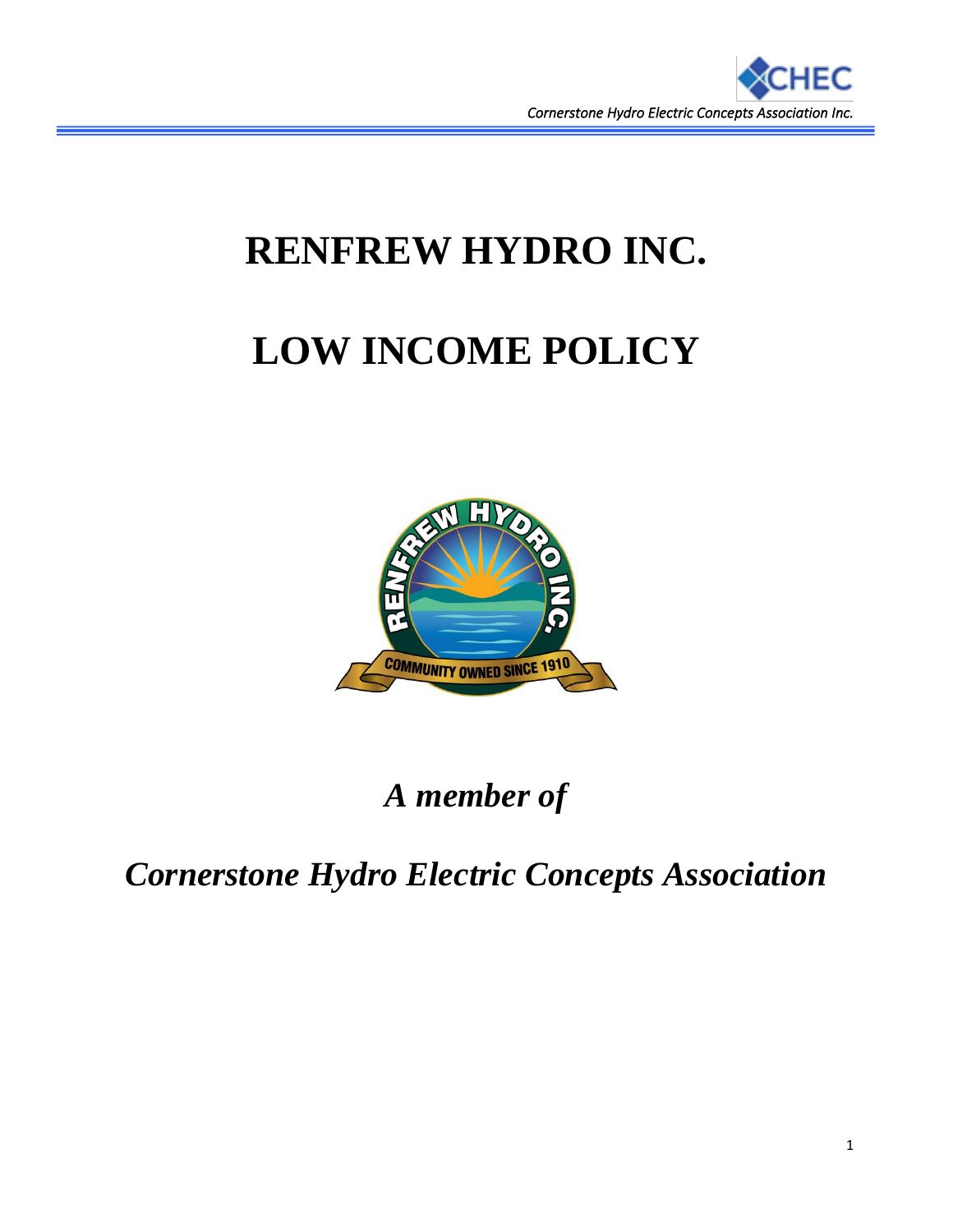

*Cornerstone Hydro Electric Concepts Association Inc.* 

| Policy 2.04 - LOW INCOME POLICY | <b>Version 8.0</b>         |
|---------------------------------|----------------------------|
|                                 | Created: June 2011         |
|                                 | Latest Revision: July 2021 |

#### **2.04.01 PURPOSE**

This policy describes the terms and conditions distributors will use for low-income customers while complying with the applicable legislation and codes.

#### **2.04.02 POLICY STATEMENT**

A distributor will comply with the low-income requirements as defined in the Distribution System Code, Retail Settlement Code, Standard Supply Service Code, and the Distribution Rate Handbook.

#### **2.04.03 GENERAL**

For the purposes of the definition of "eligible low-income customer", a residential electricity customer becomes an eligible low-income customer on the day the customer is approved for Emergency Financial Assistance or the OESP, and remains an eligible low-income customer until the later of the following days:

- a) the day that is two years from the day the customer is approved for Emergency Financial Assistance, and
- b) the day that the customer stops receiving assistance under the OESP *(Ref: DSC 1.3.2)*.

#### **2.04.04 SECURITY DEPOSIT**

A distributor shall not require a security deposit where a customer has been qualified as an eligible low-income customer and requests a waiver *(Ref: DSC 2.4.11(c))*.

When issuing a bill for a security deposit, the distributor shall advise a residential customer that the security deposit requirement will be waived for an eligible low-income customer upon request. The distributor shall notify the customer by means of a bill insert, bill message, letter or outgoing telephone message and shall include the distributor's contact information where the customer can obtain further information and a referral to a Social Service Agency or Government Agency to review the customer's low-income eligibility *(Ref: DSC 2.4.11.1)*.

Where a distributor is advised by a Social Service Agency or a Government Agency that the agency is assessing the customer for eligibility as a low-income customer, the due date for payment of the security deposit shall be extended for at least 21 days pending the eligibility decision of the Social Service Agency or Government Agency *(Ref: DSC 2.4.11.2)*.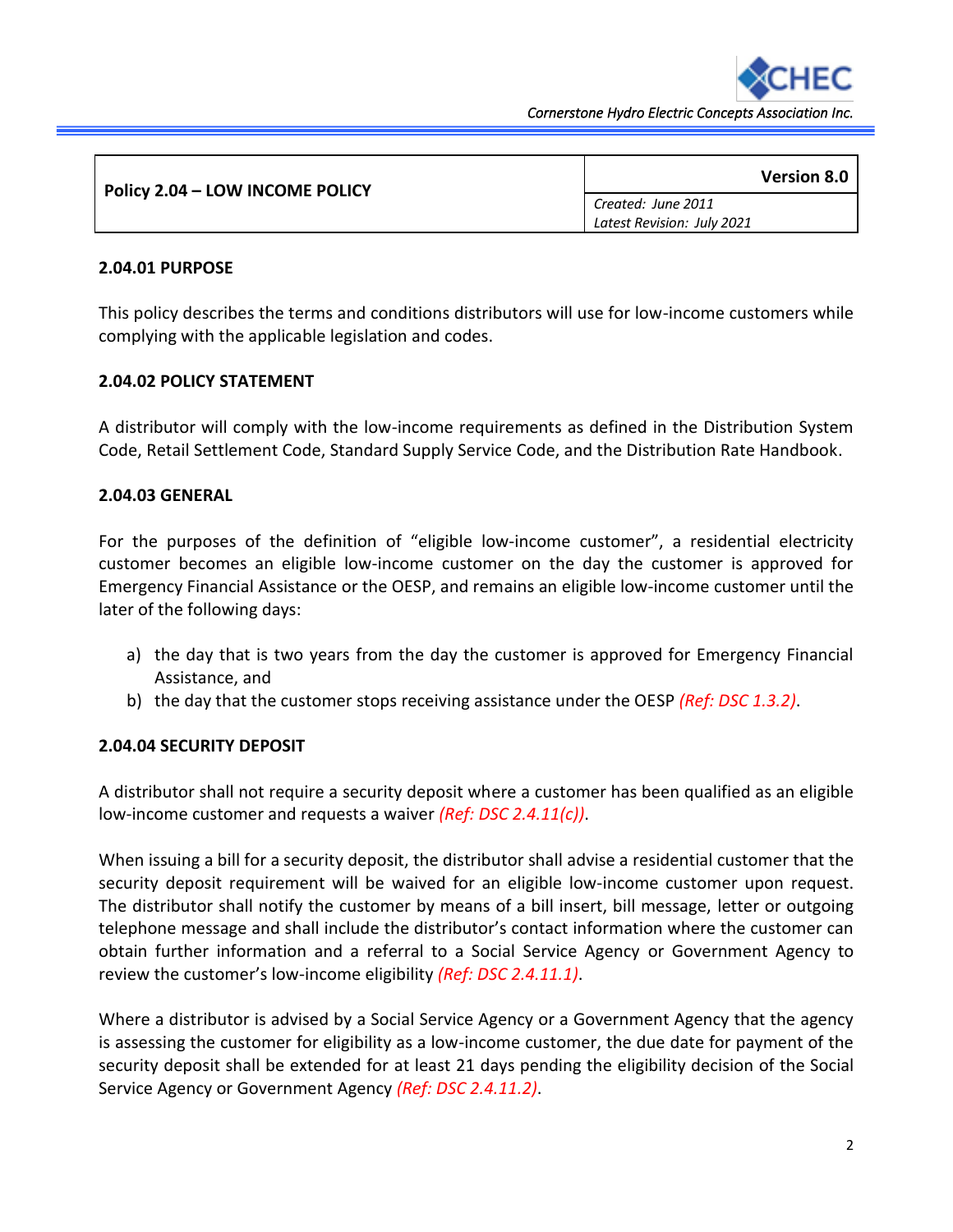A distributor shall give notice to all residential customers, at least annually, that any residential customer that qualifies as an eligible low-income customer may request and receive a refund of any security deposit previously paid to the distributor by the customer, after application of the security deposit to any outstanding arrears on the customer's account *(Ref: DSC 2.4.23B)*.

Where an eligible low-income customer requests a refund of a security deposit previously paid to a distributor by the customer, the distributor shall advise the customer within 10 days of the request that the balance remaining after application of the security deposit to any outstanding arrears will be credited to his or her account where the remaining amount is less than one month's average billing or, where the remaining amount is equal to or greater than one month's average billing, the customer may elect to receive the refund by cheque and the distributor shall issue a cheque within 11 days of the customer requesting payment by cheque *(Ref: DSC 2.4.23C)*.

# **2.04.05 EQUAL PAYMENT PLAN**

A distributor shall offer an equal monthly payment plan option to all eligible low-income customers receiving standard supply service; however, eligible low-income customers may request an equalized billing plan without enrolling in an automatic withdrawal payment plan. The equal monthly payment plan option shall meet the minimum requirements as specified in the Standard Supply Service Code (*Ref: SSS 2.6.2*).

# **2.04.06 ARREARS PAYMENT AGREEMENT**

Where an eligible low-income customer enters into an arrears payment agreement for the first time or subsequent to having successfully completed a previous arrears payment agreement as an eligible low-income customer, a distributor may require that the customer pay a down payment of up to 10% of the electricity charge arrears accumulated, inclusive of any applicable late payment charges but excluding other service charges. *(Ref: DSC 2.7.1.3)*.

The arrears payment agreement shall allow the low-income electricity customer to pay all remaining "electricity charges" that are overdue for payment as well as the current bill amount if the customer elects to do so, after applying a security deposit, and the down payment including all electricity-related service charges that have accrued to the date of the agreement, over the following periods:

- in the case of an eligible low-income customer, a period of at least 8 months, where the total amount of the "electricity charges" remaining overdue for payment is less than or equal to 2 times the customer's average monthly billing amount *(Ref: DSC 2.7.2(c))*;
- in the case of an eligible low-income customer, a period of at least 12 months where the total amount of the "electricity charges" remaining overdue for payment exceeds 2 times the customer's average monthly billing amount and is less than or equal to 5 times the customer's average monthly billing amount; or *(Ref: DSC 2.7.2(d))*.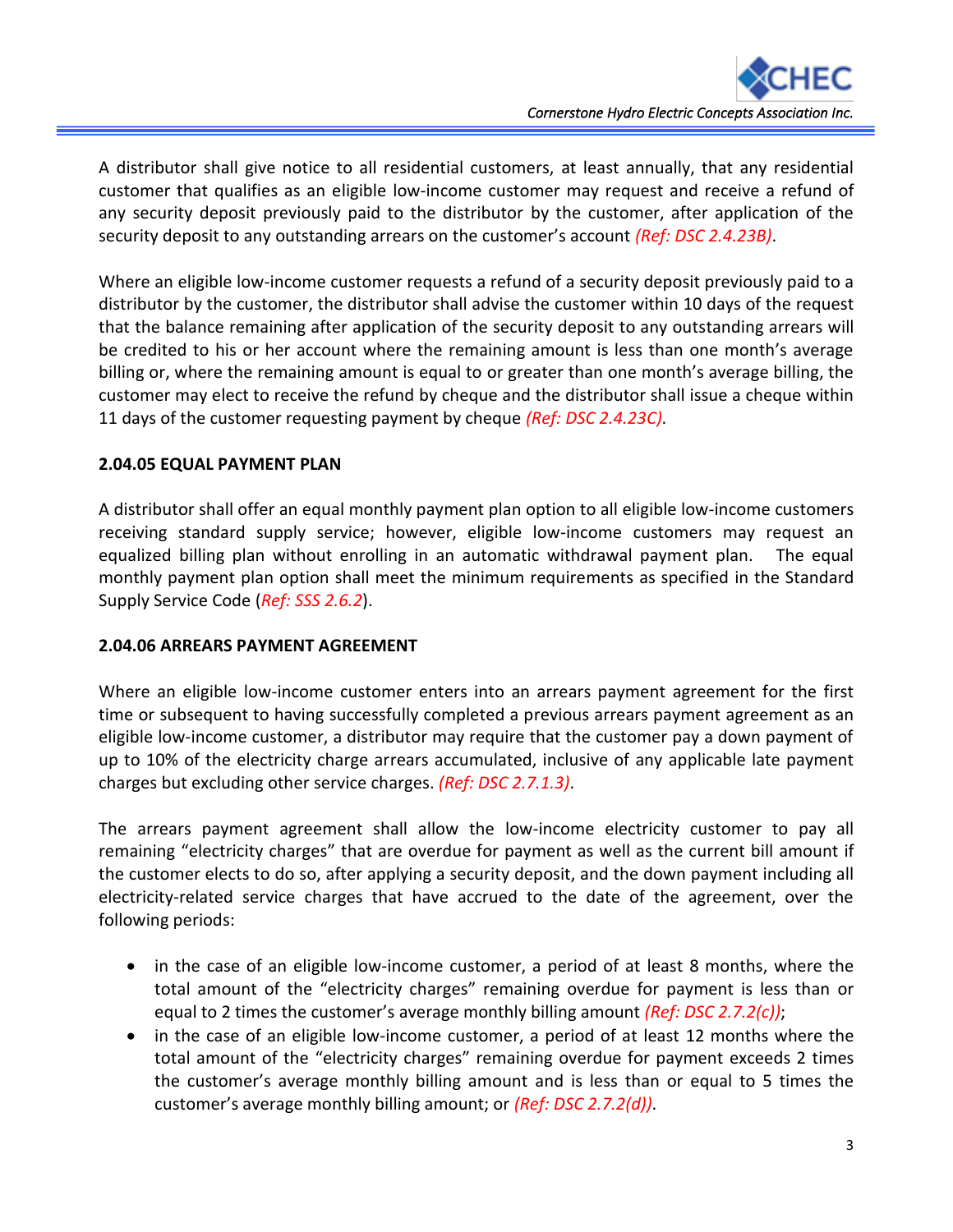

in the case of an eligible low-income customer, a period of at least 16 months where the total amount of the "electricity charges" remaining overdue for payment exceeds 5 times the customer's average monthly billing amount (Ref: DSC 2.7.2(e)).

Where an eligible low-income customer defaults on more than two occasions in making a payment in accordance with an arrears payment agreement, or a payment on account of a current electricity charge billing or an under-billing adjustment, the distributor may cancel the arrears payment agreement *(Ref: DSC 2.7.4.3)*.

The payment defaults must occur over a period of at least 2 months before the distributor may cancel the arrears payment agreement *(Ref: DSC 2.7.4.4)*.

In the case of an eligible low-income customer, the distributor shall allow such a customer to enter into a subsequent arrears payment agreement upon successful completion of the previous arrears payment agreement on the following terms:

- i) If a second or subsequent arrears agreement is requested less than 12 months from the date of completion of the previous arrears payment agreement, then the standard arrears payment agreement terms applicable to all residential customers also apply to the eligible low-income customer; or
- ii) If a second or subsequent arrears agreement is requested 12 months or more from the date of completion of the previous arrears payment agreement, the eligible low-income customer shall be entitled to the arrears payment agreement terms set out in this policy *(Ref: DSC 2.7.5.1)*.

Notwithstanding the definition of "electricity charges", where an eligible low-income customer enters into an arrears payment agreement with a distributor for the first time or subsequent to having successfully completed a previous arrears payment agreement as an eligible low-income customer, the distributor shall waive any service charges specifically related to collection, disconnection, nonpayment or load control devices and such charges shall not be included in the arrears payment agreement *(Ref: DSC 2.7.6)*.

The distributor is not required to waive any late payment charges, that accrue to the date of the arrears payment agreement but no further late payment charges may be imposed on an eligible low-income customer after he or she has entered into an arrears payment agreement with the distributor in respect of the amount that is the subject of that agreement *(Ref: DSC 2.7.6A)*.

The distributor shall not disconnect the property of an eligible low-income customer, for failing to make a payment subject to an arrears payment agreement, unless the customer is in default, and the distributor has cancelled the arrears payment agreement *(Ref: DSC 2.7.7)*.